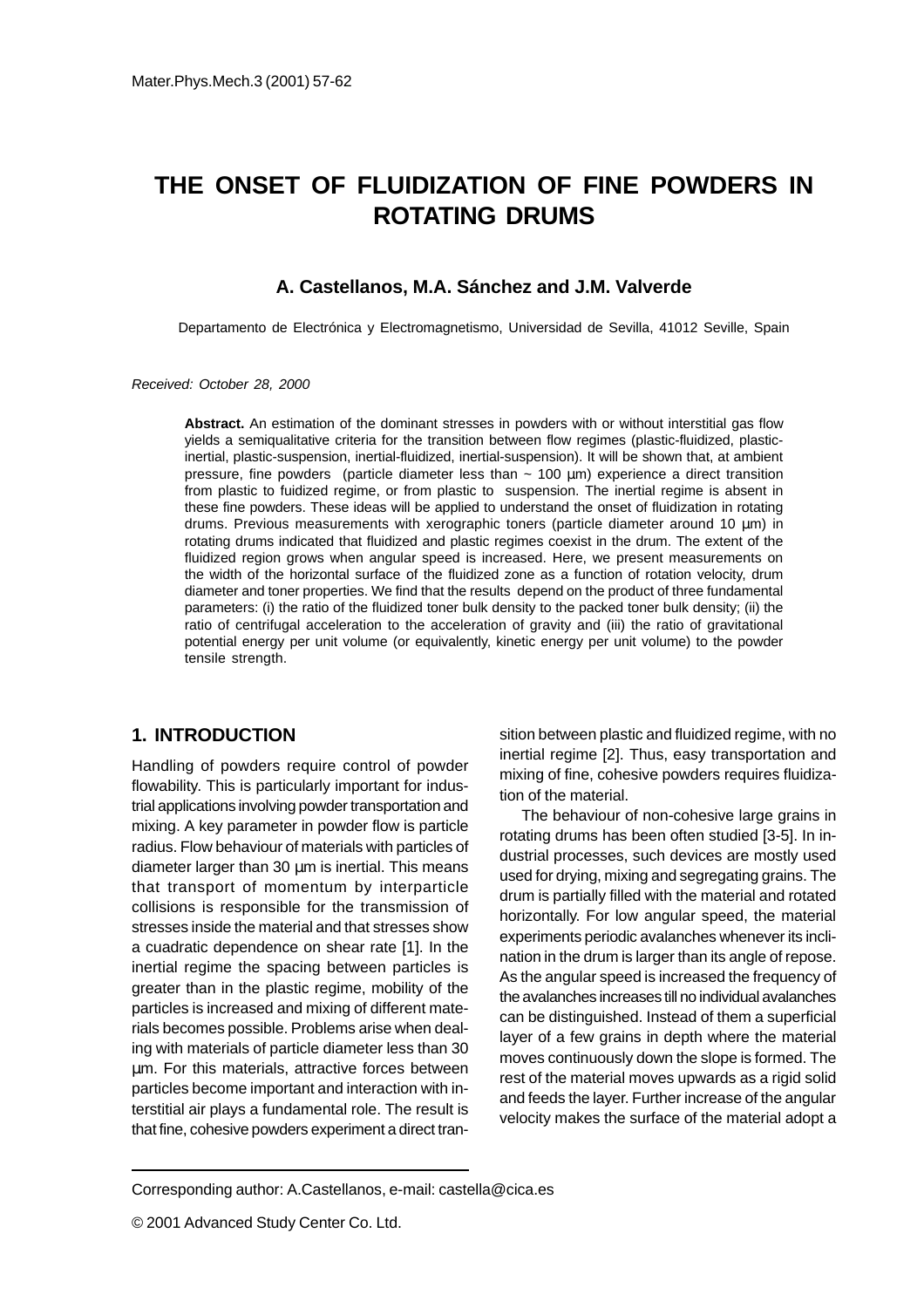

Fig.1. Behaviour of a cohesive powder in a rotating drum for three different angular speeds:  $\omega$ =10 rpm,  $\omega$ =45 rpm,  $\omega$ =100 rpm from left to right. The material is fluidized where the free surface is horizontal.

S shaped profile, which becomes more and more marked as the velocity is increased.

The behaviour of fine, cohesive powders in rotating drums in radically different. At low angular speeds the material also experiments periodic avalanches, but during the movement of the avalanching material, gas is entrained inside the powder and at least partial fluidization of the avalanching material becomes possible. It takes some time for the gas engulfed inside the powder to abandon it, so when an angular speed is reached such that the time between avalanches becomes comparable to the time needed to evacuate the gas, a permanent region of fluidized material appears. This region is recognizable because fluidized material behaves as a liquid so its surface remains horizontal. From this point, the increase of angular speed has the effect of:

- a) increase the velocity of the powder respect to the gas in the drum (the so called slip velocity). The importance of the hydrodynamics interactions between gas and particles raises with increasing slip velocity [6], so a better fluidization of the powder will occur.
- b) Bringing more quantity of material to the fluidized region per unit time.

Both effects favour the growth of the fluidized region with increasing angular speed which can be seen through the growth in length of the horizontal region of the material in the drum and the progressive decrease in the average dynamic angle of repose. Also, as fluidization is accompanied by expansion of the powder, the filling fraction of the material in the drum raises with angular speed, Fig.1.

#### **2. EXPERIMENTAL SETUP**

The experimental setup is depicted in Fig. 2. We have used a computer controlled step motor with a velocity range from 0.001 to 50 rev/s with a resolution of 4000 steps/rev. A gear box reduces the motor speed by a factor of 12.5 and drives the movement of the drum. The gear box is joined to the motor by means of a elastic cardan and it is placed on an air table to isolate the gear box from any external vibration. A 25 frames/second video camera placed in front of the drum records the experiment. Drums of 42 mm, 50 mm and 90 mm diameter and 40 mm height were used in the experiment. One of the ends of the drums has a porous filter to let air in and out of the drum but retaining the particles. A typical run is as follows: The powder is initialized by fluidizing it at 180 rpm approximately. The powder is maintained at that speed until no further expansion is seen. Then the drum is stopped and the powder is let to collapse to obtain a reproducible initial state. Then angular velocity is slowly increased from 0 to 200 rpm. The width of the horizontal region formed by fluidized toner and the filling fraction of the toner in the drum are measured for each velocity from the record using an image processing program. At velocities were individual avalanches could be distinguished the width of the horizontal region and the filling fraction were measured immediately after an avalanche.The toners used in the experiment were taken from a series of toners sharing the base polymer, particle diameter (12.7  $\mu$ m), density ( $\rho_{_{\rho}}$  = 1065 Kg/m<sup>3</sup>) and shape but blended with different concentration (from 0.02% to 0.4% by weight) of flow controlling additive. The concentration of additive controls toner cohesivity: the less the concentration of flow controlling additive, the more cohesive the toner.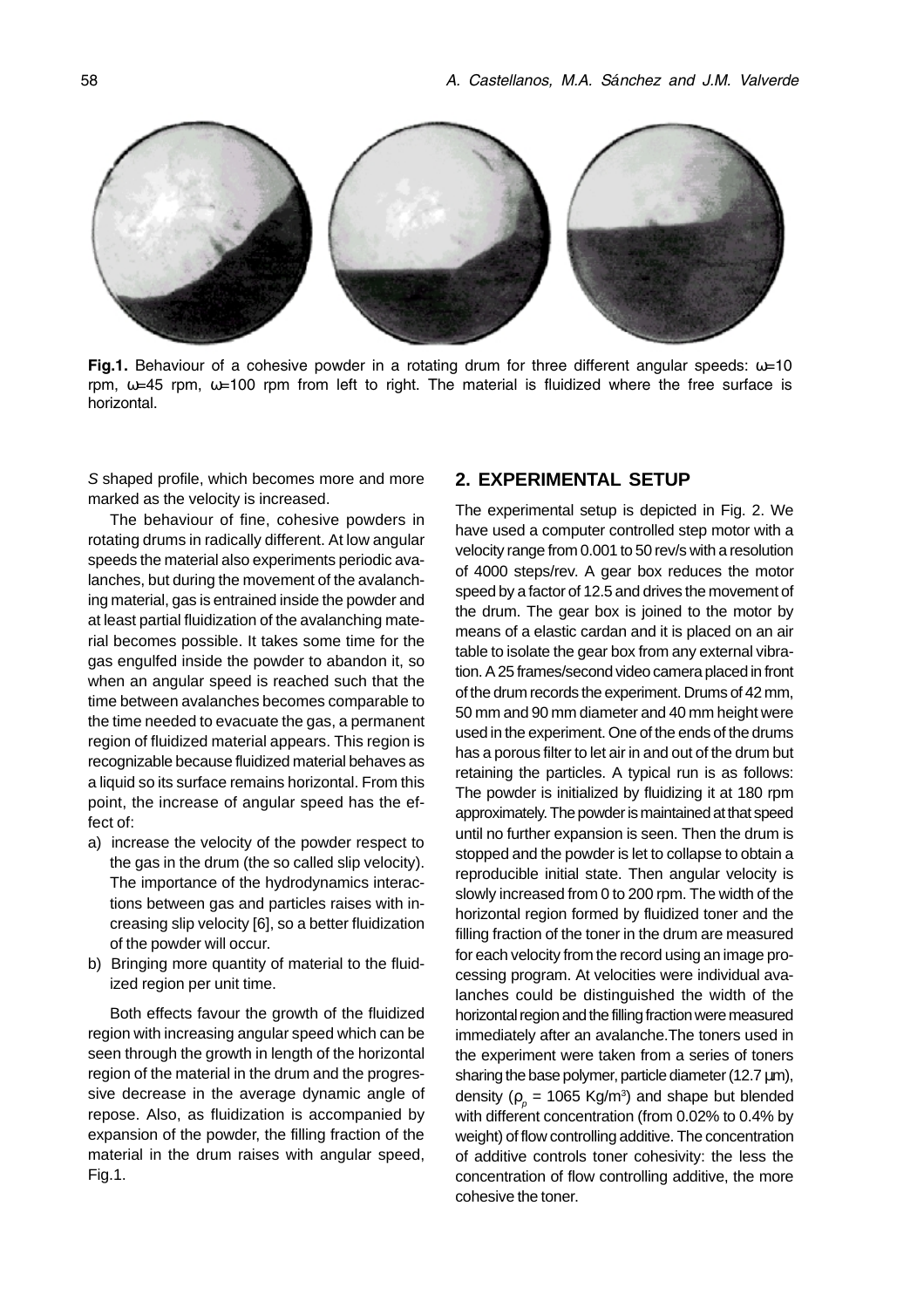

Fig.2. Experimental setup. The elastic cardan and the air table isolate the drum from external vibrations.

# **3. RESULTS**

We consider that the material in the drum is divided in two regions: a plastic region that moves as a rigid solid with the drum and a fluidized region formed by material from the avalanches occurring in the plastic region which is fluidized during the process of avalanching. The growth of the horizontal surface and the expansion of the material in the drum reflects the growth of the fluidized region with angular speed. Fig. 3 presents the measured extension  $d$  of the horizontal region in the drum and the filling fraction ϕ of the material in the drum versus angular speed.

As a general trend, for a given angular speed and diameter of the drum, d/D decreases with powder cohesivity. On the other hand, for the same toner and angular speed, the value of d/D raises with the diameter of the drum. This result is expected, because a larger diameter implies larger linear velocities for the material in the drum and hence larger velocities of the toner respect to the air in the drum.

The filling fraction of the material increases slowly until the extension of the fluidized zone is of the order of the diameter of the drum  $(d/D \sim 1)$ . Then the filling fraction raises much faster with angular speed. The expansion of the toner is greater for the



Fig.3. Width d of the horizontal free surface and filling fraction  $\varphi$  of the material in the drum versus angular speed for the xerographic toners studied.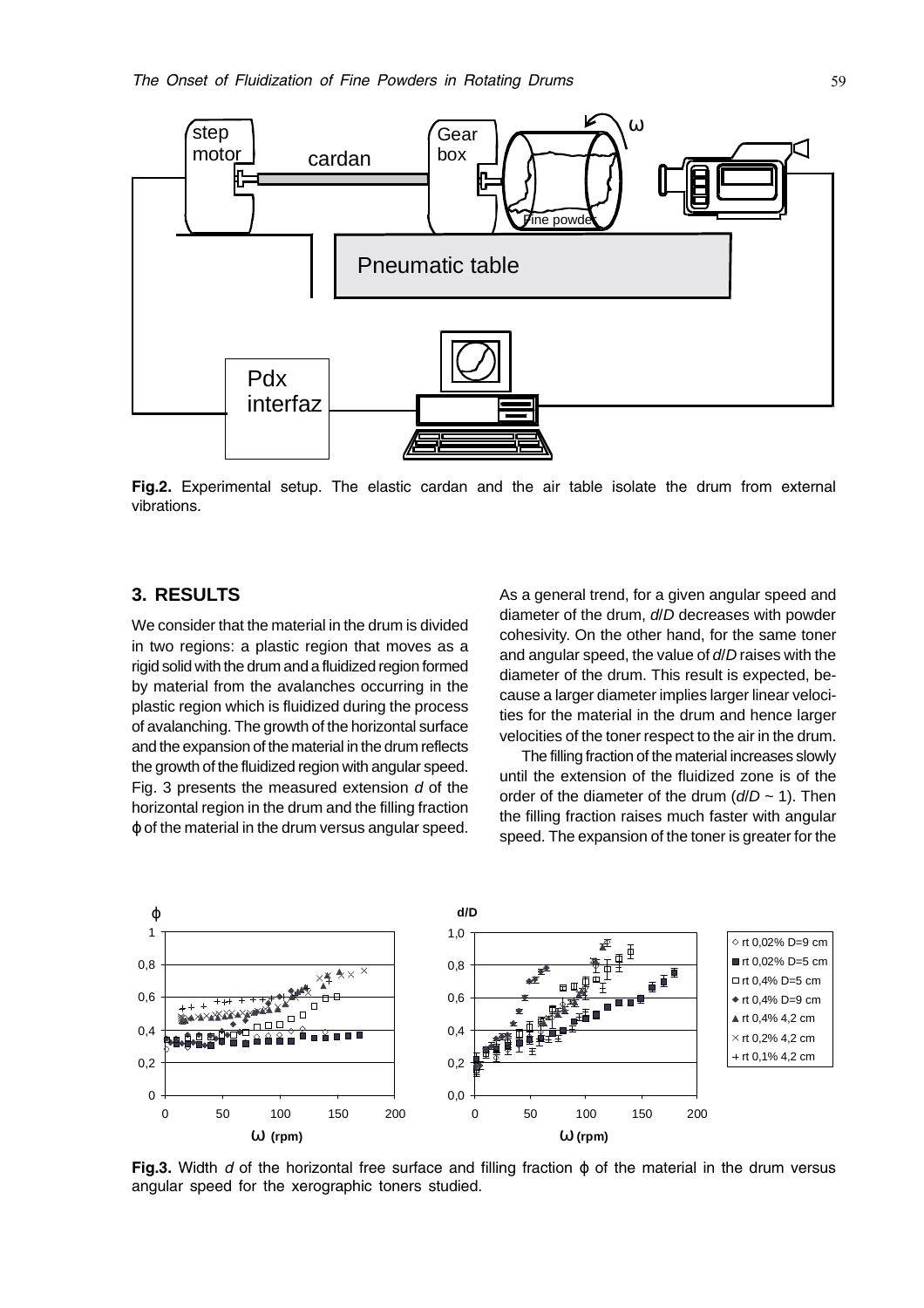

Fig.4. Plot of linear velocity of the material in an avalanche versus cohesion indicating when the material involved in the avalanche becomes fluidized.

less cohesive toners than for the more cohesive ones, which are difficult to fluidize [8]. As fluidization is accompanied with an increase in volume of the fluidized material, the increase in the filling fraction gives an idea of the extension of the fluidized region. The initial growth of  $d/D$  with angular speed while the filling fraction remains practically constant indicates that the fluidized region is a very shallow layer of fluidized material resting over the plastic region. Only when the extension of the fluidized region has grown to almost the diameter of the material, the depth of the fluidized region increases, with a noticeable increase in the filling fraction. The angular speed in which  $d/D \cong 1$  can be taken as the speed for the onset of fluidization.

### **4. DISCUSSION**

A physical model describing the progressive fluidization of a cohesive powder in the drum must take into account two steps:

a) the avalanches originated in the plastic region and the subsequent fluidization of the avalanching material;

and

b) the defluidization of the material in the fluidized region to return to the plastic region caused by the escape of gas from the fluidized region.

To study the fluidization of a fine powder in an avalanche we have realized a simple experiment in a tilted bed of rectangular shape. First, the material is initialized by fluidization. After shutting off the gas supply the material collapses under its own weight with a horizontal free surface. Once the material

#### %  á- !"

has collapsed, the bed is tilted slowly until an avalanche is triggered and a slice of powder slides down the slope formed by the rest of the material. If the material in the slice is fluidized during the avalanche, it will behave like a liquid and it comes to rest with a horizontal free surface. Recording the experiment with a TV camera makes possible to measure the velocity of the slice during the avalanche. As we know from other experiments the tensile strength of the materials used in this experiment [9], we know for each avalanche the tensile strength of the material in the slice and its velocity and we can make a plot like the one in Fig. 4. This figure shows that in order to become fluidized during an avalanche, the velocity of the slice must overcome a certain threshold which depends on the tensile strength of the material in the slice. The velocity of the slice depends on its gravitational potential energy before the avalanche. In the case of a rotating drum, the avalanching material has both a kinetic energy per unit volume 1/2 $\rho_{_0}$ ω $^2$ R $^2$  due to its rotation with the drum, and gravitational potential energy per unit volume  $\mathsf{p}_{\scriptscriptstyle 0}$ gRcosα, where α is the angle formed by the free surface of the material in the plastic region, that varies very slowly with angular speed. With this two magnitudes and the tensile strength  $\sigma_{_{\!I}}$ we can construct two dimensionless numbers: the Froude number  $\omega^2$ *R*/ $g$  and  $\rho_{_0}$ g/ $R/\sigma_{_{\rho}}$ , the ratio of gravitational potential energy per unit volume of material to its tensile strength. We use the value of the tensile strength corresponding to the density of the material after initialization [9] as a measure of the cohesivity of the material.

Defluidization of a fluidized cohesive powder can be considered as a process in which a set of porosity fronts originated at the bottom of the material propagate towards the free surface with a velocity depending on the porosity  $\varepsilon_m$  of the front given by [6]

$$
U_c = \frac{\rho_s g d_\rho^2}{60\mu} \varepsilon_m^2, \tag{1}
$$

where  $\rho_{s}$  is the density of the particles,  $d_{\rho}^{\phantom{\dag}}$  is the particle diameter,  $g$  is the gravity, and  $\mu$  is the viscosity of the fluidizing gas. The porosity front propagating at the slowest velocity determines the time needed for defluidization of the material. In our case, the slowest propagating front has the porosity  $\mathbf{\epsilon}_{_{\bm{\rho}}}$  of the plastic region. As the plastic region is fed from defluidized material from the fluidized region and the material is initialized by fluidization and collapse, we assume that the porosity  $\varepsilon_{_{\!P}}$  is close to the porosity of the material after initialization, irrespective on the angular speed at which the drum is rotating.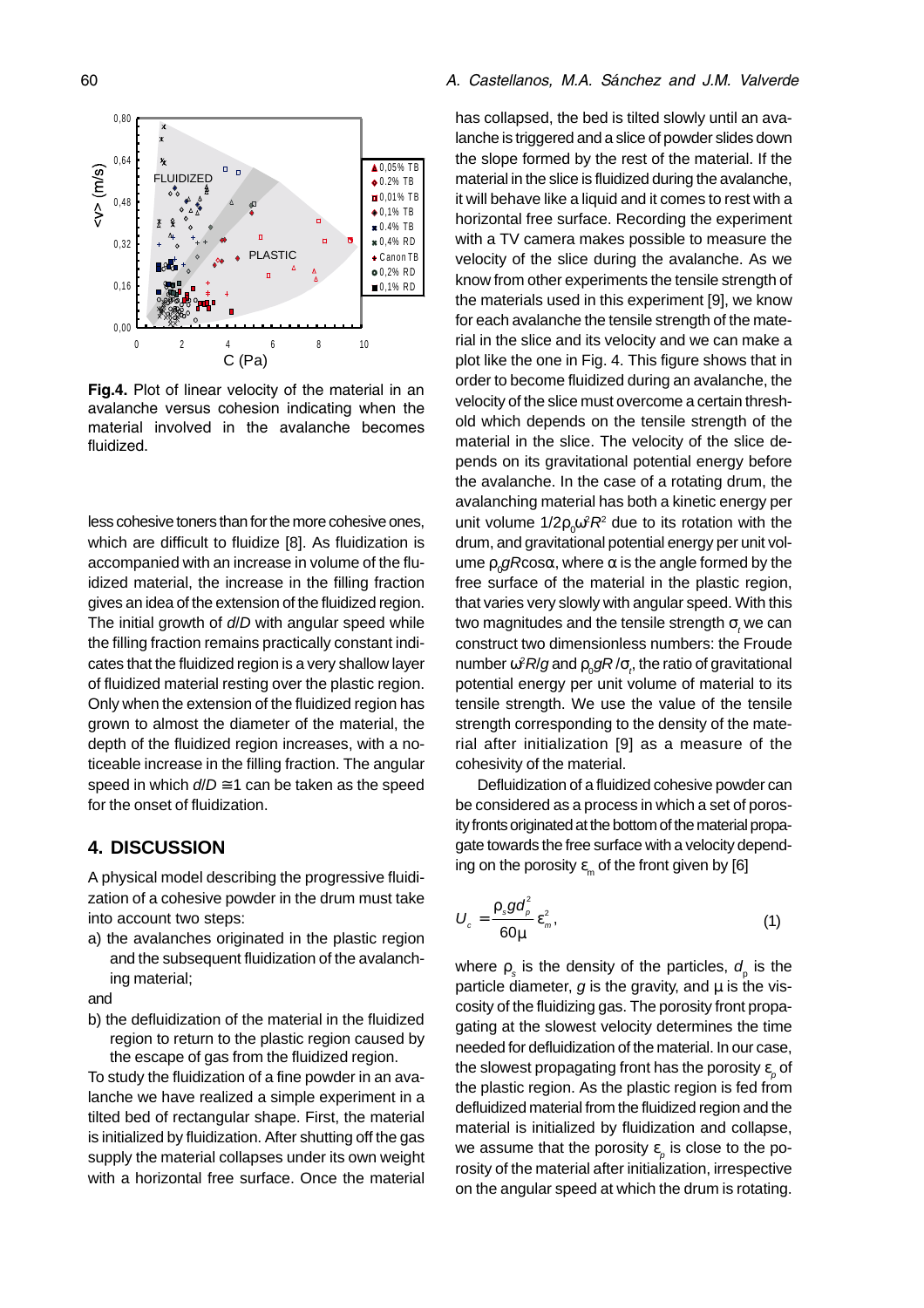

Fig. 5. Normalized values of the width of the horizontal free surface  $d/D$  and filling fraction  $\phi/\phi_{0}$ versus the nondimensional parameter  $\Theta$ .

The porosity of the toner after initialization is also a function of the tensile strength of the toner after initialization [9]. Therefore new magnitudes are not added to the problem and  $d/D$  and  $\phi/\phi_{_0}$  must be functions of the nondimensional groups  $\omega \textsuperscript{2} R\textsuperscript{}/g$  and  $\rho_{_0}$ gR/ $\sigma_{_t}$ only:

$$
\frac{d}{D} = f\left(\left(\frac{\omega^2 R}{g}\right)^{\alpha}, \left(\frac{\rho_0 g R}{\sigma_t}\right)^{\beta}\right),\newline \frac{\varphi}{\varphi_0} = g\left(\left(\frac{\omega^2 R}{g}\right)^{\alpha}, \left(\frac{\rho_0 g R}{\sigma_t}\right)^{\beta}\right).
$$
\n(2)

The exponents  $\alpha$  and  $\beta$  must be the same for  $d/D$ and  $\frak{q}/\frak{q}_0$  because both are a measure of the extension of the fluidized region. Using that for  $\omega \rightarrow 0$ ,  $\varphi/\varphi_0$   $\rightarrow$  1:

$$
\frac{\varphi}{\varphi_0} = 1 + a_0 \left( \frac{\omega^2 R}{g} \right)^{\alpha} \left( \frac{\rho_0 g R}{\sigma_t} \right)^{\beta} + O(2). \tag{3}
$$

The exponents  $\alpha$  and  $\beta$  are calculated so that the experimental points of  $\phi/\phi_{_0}$  fit to a universal law of the parameter (ω<sup>2</sup> R/g) <sup>α</sup> (ρ<sup>0</sup> gR/σ<sup>t</sup> )β . The values obtained for  $α$  and  $β$  are

$$
\alpha = 0.97 \pm 0.27; \beta = 1.07 \pm 0.28.
$$
\n(4)

From the values obtained for  $\alpha \approx 1$  and  $\beta \approx 1$  the nondimensional parameters combine to give:

$$
\frac{d}{D} = f\left(\frac{\rho_0 \omega^2 R^2}{\sigma_t}\right) = f(\Theta),
$$
\n
$$
\frac{\varphi}{\varphi_0} = g\left(\frac{\rho_0 \omega^2 R^2}{\sigma_t}\right) = g(\Theta).
$$
\n(5)

Where Θ is the kinetic energy per unit volume of the powder divided by its tensile strength. The results of this fitting are depicted in Fig. 5.

It is observed from both figures that whereas φ/φ<sub>0</sub> increases linearly with Θ, d/D increases sublinearly with Θ. This is reasonable, because φ/φ<sub>0</sub> is a measure of the section of the fluidized region, and  $d/D$  is a measure of the linear dimensions of the fluidized region, so if  $\phi/\phi_{\rm o}$  is proportional to  $\Theta$  then  $d/D$  must be proportional with  $\Theta^{1/2}$ .



Fig. 6. Normalized values of the width of the horizontal free surface d/D against the square root of the nondimensional parameter Θ.